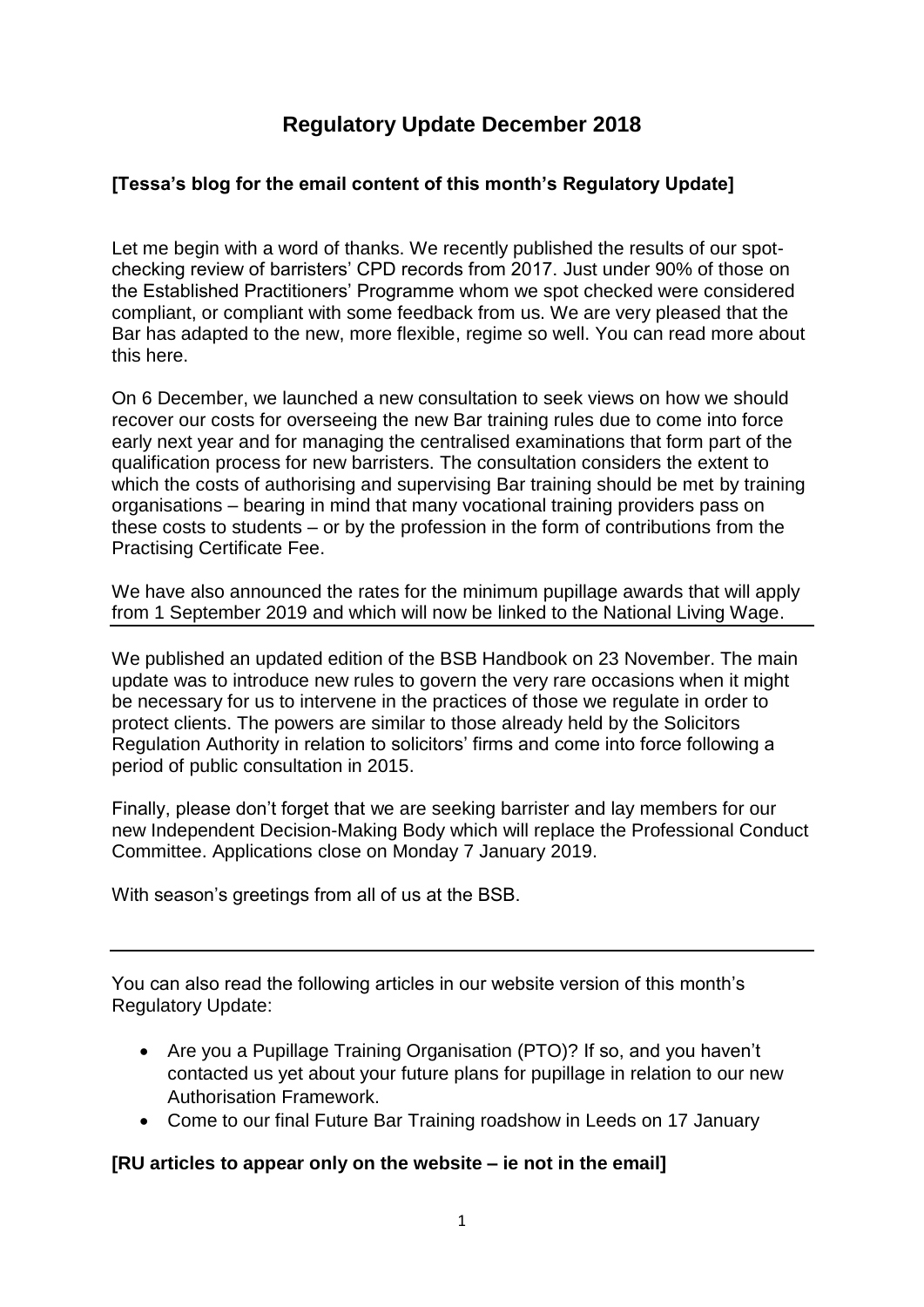### **New edition of the BSB Handbook**

We have published [an updated version of our Handbook](https://www.barstandardsboard.org.uk/regulatory-requirements/bsb-handbook/the-handbook-publication/) to introduce new rules governing regulatory interventions. The new rules are needed because we have been given the statutory power to intervene into barristers' practices in the very unlikely event that something has gone so seriously wrong that intervention is necessary to protect clients.

The powers are similar to those already held by the Solicitors Regulation Authority in relation to solicitors' firms and come into force following a period of public consultation in 2015 and the subsequent approval by the Legal Services Board and Parliament of the necessary Order under the Legal Services Act.

We have appointed two specialist intervention agents to act on our behalf should we deem it necessary to intervene in a barrister's practice.

#### **High levels of compliance amongst barristers with new CPD scheme**

Following the introduction in 2017 of a new Continuing Professional Development (CPD) scheme for barristers of more than three years' standing, most of those who we assessed were found to have successfully complied with the requirements.

Just under 90% of those whom we spot checked were considered compliant, or compliant with some feedback from us, after they were asked to submit their CPD records for 2017 for assessment.

The new scheme, which replaced the more prescriptive earlier scheme, required barristers on the Established Practitioners' Programme to:

- prepare a written CPD plan setting out their learning objectives and the activities they proposed to undertake during the year;
- keep a written record of the CPD activities undertaken over the previous three years including their reflection on the CPD they have undertaken, any variation in their plans and an assessment of their future learning objectives;
- reflect on their planned and completed CPD activities to assess whether they had met their objectives; and
- declare to us in 2018 that they had completed their CPD for 2017. This was done as part of the annual authorisation to practise process, when practising certificates are renewed.

The spot checking of 2017 CPD records revealed some areas for development for the Bar in general, including recording learning objectives and reflecting on how they had been met.

We will be working in the coming months to raise awareness of the scheme further and to continue to support you to fulfil your CPD obligations. We will undertake a period of further research and evaluation of the impact of the new scheme.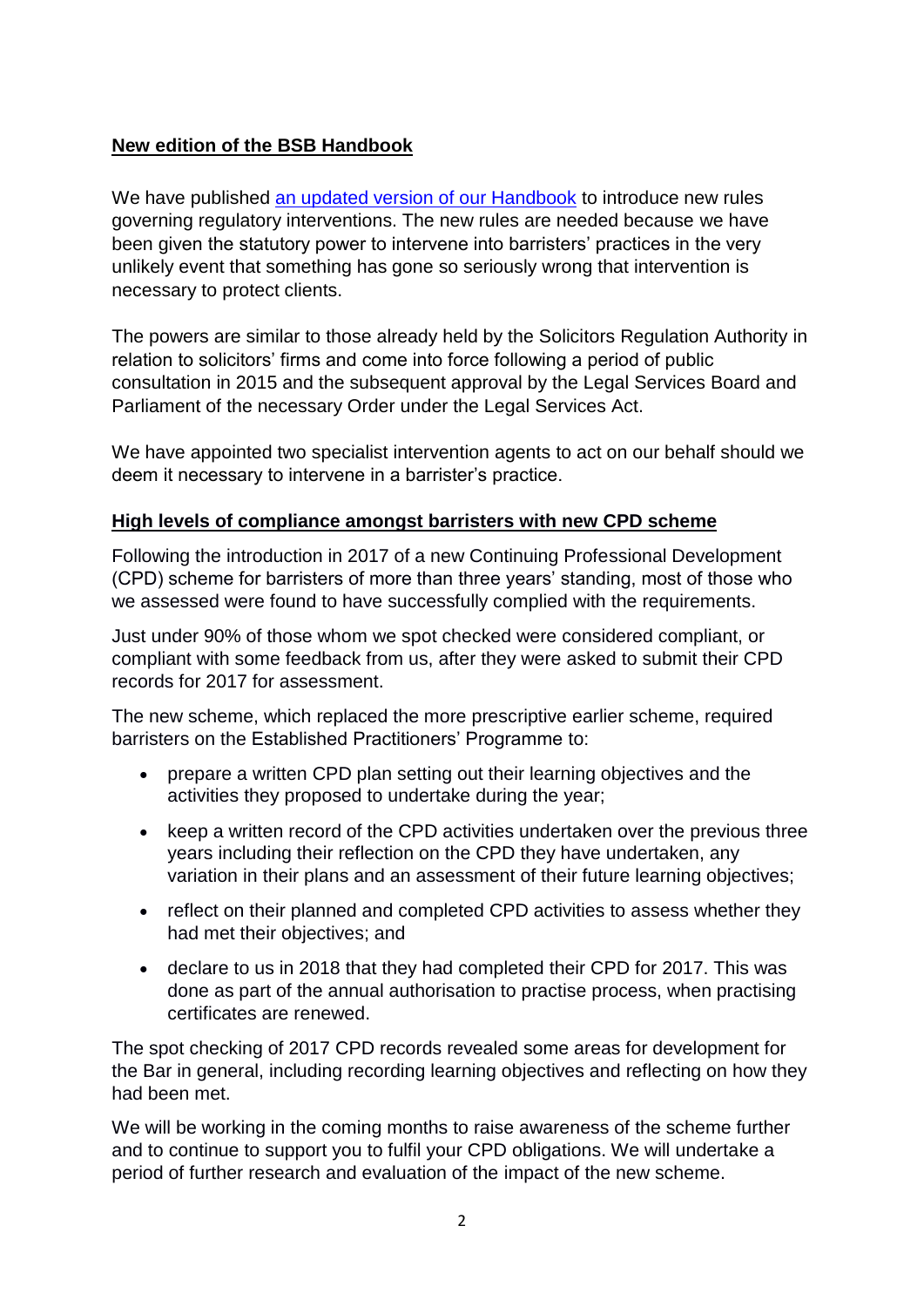Maintaining an effective CPD scheme is one of the ways in which we assure ourselves of the [competence of the Bar.](https://www.barstandardsboard.org.uk/about-bar-standards-board/what-we-do/assuring-the-competence-of-barristers/)

[A copy of the BSB's 2017 CPD monitoring report is available on our website.](https://www.barstandardsboard.org.uk/media/1968351/cpd_report_update.pdf)

#### **How should we recover our costs for overseeing the new Bar training rules?**

Last week we launched a [consultation](https://www.barstandardsboard.org.uk/media/1969179/fees_consultation_-_aetos.pdf) seeking views on the charging model we propose to introduce for organisations providing Bar training. These organisations are known as Authorised Education and Training Organisations (AETOs).

The consultation considers how we should recover our costs in authorising and supervising AETOs under the new Bar training rules and in managing the centralised examinations that form part of the qualification process for new barristers.

The new rules permit AETOs to offer training to prospective barristers under a limited number of permissible training pathways. They also introduce changes to the Bar training curriculum and how it is assessed, including running more sittings for the centralised examinations directly managed by us. These changes, which have been the subject of extensive consultation, add to our costs.

This consultation seeks views on the extent to which the costs of authorising and supervising Bar training should be met by AETOs – bearing in mind that many vocational training providers pass on these costs to students – or by the profession in the form of contributions from barristers' Practising Certificate Fees (PCF).

Regulating the vocational component of Bar training is currently being subsidised by the PCF. We do not believe that the Bar should subsidise the full costs associated with every component of training for all prospective barristers, so the fees proposed in the consultation reflect this.

The consultation also seeks views, however, on how the cost of the Professional Ethics examination to be taken during pupillage should be recovered. We propose that this should be fully subsidised by the PCF in order to avoid discouraging parts of the Bar from offering pupillage, to reduce negative equality impacts, and to support new entrants to the profession.

Subject to Legal Services Board approval, the new Bar training rules will come into force in early 2019.

The closing date for this consultation is 5.00pm on Friday 1 March 2019.

## **Minimum pupillage award from 1 September 2019 announced**

Last week we announced that the rate for the minimum pupillage award that will apply from 1 September 2019 will be £18,436 per annum for pupillages in London and £15,728 per annum for pupillages outside London.

This follows our [announcement](https://www.barstandardsboard.org.uk/media-centre/press-releases-and-news/bsb-agrees-further-key-elements-for-the-future-of-bar-training/) in May 2018 that the minimum award paid to those undertaking pupillage or any other form of work-based learning will be set in line with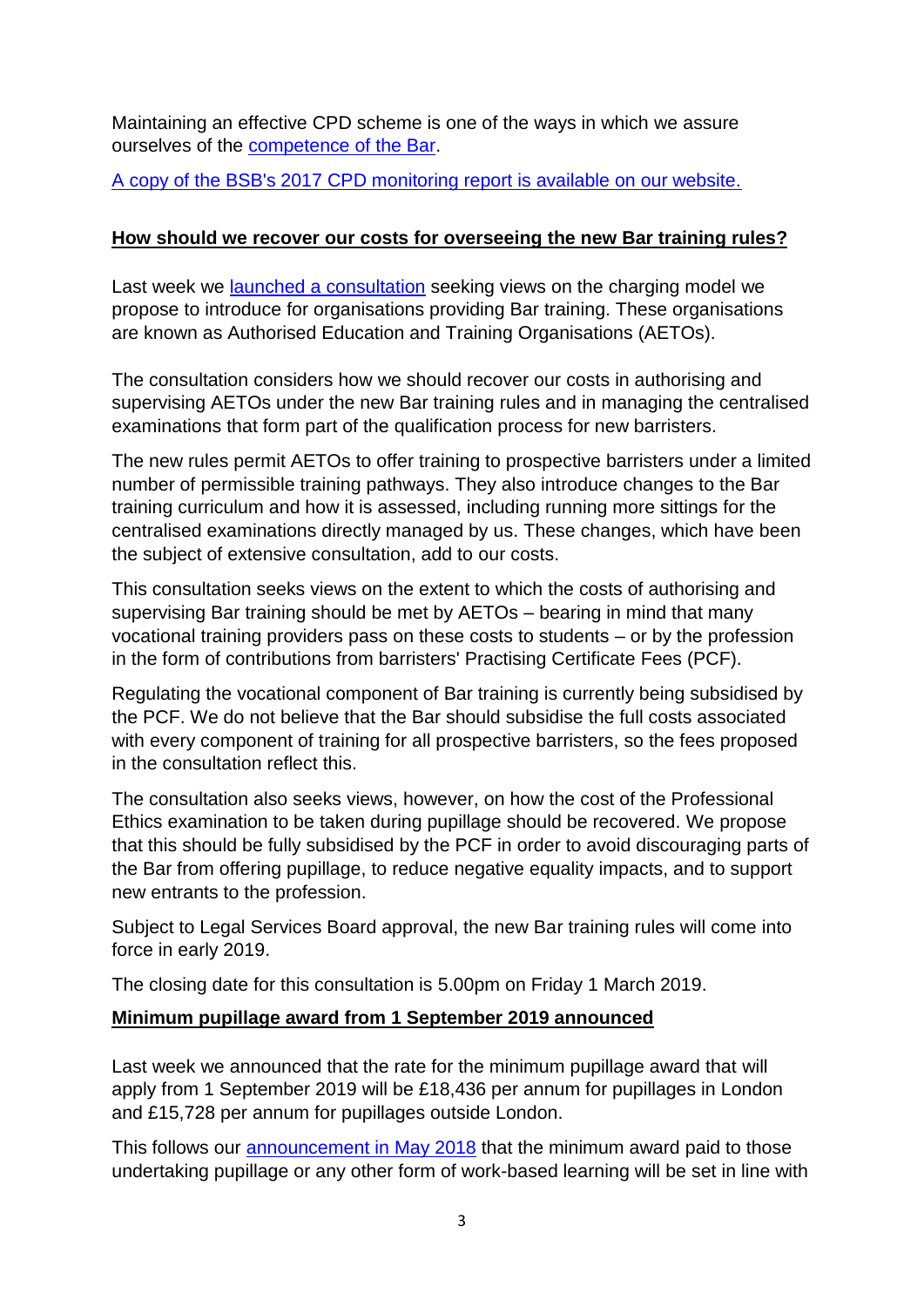the rates recommended by the Living Wage Foundation and that it will increase annually.

The minimum award will then be increased in future with effect from 1 January each year, the first such increase being in January 2020. Increases will be announced in November each year following publication of the Living Wage Foundation's recommended hourly rate for the year ahead.

#### **Come to our final FBT roadshow in Leeds to find out more about how the training and qualification process for barristers is changing**

Having held similar events in the other circuits over the past few months, we will be in the North Eastern circuit on 17 January to talk about our plans to [change the](https://www.barstandardsboard.org.uk/qualifying-as-a-barrister/future-requirements/future-bar-training/future-ways-to-qualify-as-a-barrister/)  [training and qualification process](https://www.barstandardsboard.org.uk/qualifying-as-a-barrister/future-requirements/future-bar-training/future-ways-to-qualify-as-a-barrister/) for becoming a barrister. The event will take place at 5.30pm-7pm, Park Square Barristers, Leeds, LS1 2LW on 17 January 2019

To book a place at this event please email [contactus@barstandardsboard.org.uk](mailto:contactus@barstandardsboard.org.uk)

### **Reminder: Update for the New Authorisations Framework – Are you a Pupillage Training Organisation (PTO)?**

### **What is the Authorisation Framework?**

**.** 

Our 2017 [policy statement](https://www.barstandardsboard.org.uk/media/1825162/032317_fbt_-_policy_statement_version_for_publication.pdf) on Bar training sets out a limited number of permissible training pathways to becoming a barrister. An Authorisation Framework (AF) has been developed to give effect to these policies. Specifically, the AF will all require intending Authorised Education and Training Organisations (AETOs)<sup>1</sup> to demonstrate how their proposals for training will both:

- a. Offer one of the permitted training routes underpinned by the four core FBT principles (Flexibility, Accessibility, Affordability and High Standards); and
- b. Enable prospective barristers to meet the requirements of the [Professional Statement](https://www.barstandardsboard.org.uk/media/1787559/bsb_professional_statement_and_competences_2016.pdf)<sup>2</sup> appropriate to the component of training being delivered.

### **What do chambers, BSB entities and other organisations that train pupils need to do to become authorised as an AETO?**

In August 2018, we wrote to all chambers, BSB entities and other existing Pupillage Training Organisations to confirm whether they want to continue or to begin to provide pupillage. Those who do will be required to apply for authorisation under the new Authorisation Framework. If your chambers or organisation has not received this email, please complete the **online survey**. It should only take a few minutes to

<sup>1</sup> The term AETOs includes organisations such as vocational providers, pupillage training organisations and approved training organisations.

<sup>&</sup>lt;sup>2</sup> [https://www.barstandardsboard.org.uk/media/1787559/bsb\\_professional\\_statement\\_and\\_competences\\_2016.pdf](https://www.barstandardsboard.org.uk/media/1787559/bsb_professional_statement_and_competences_2016.pdf)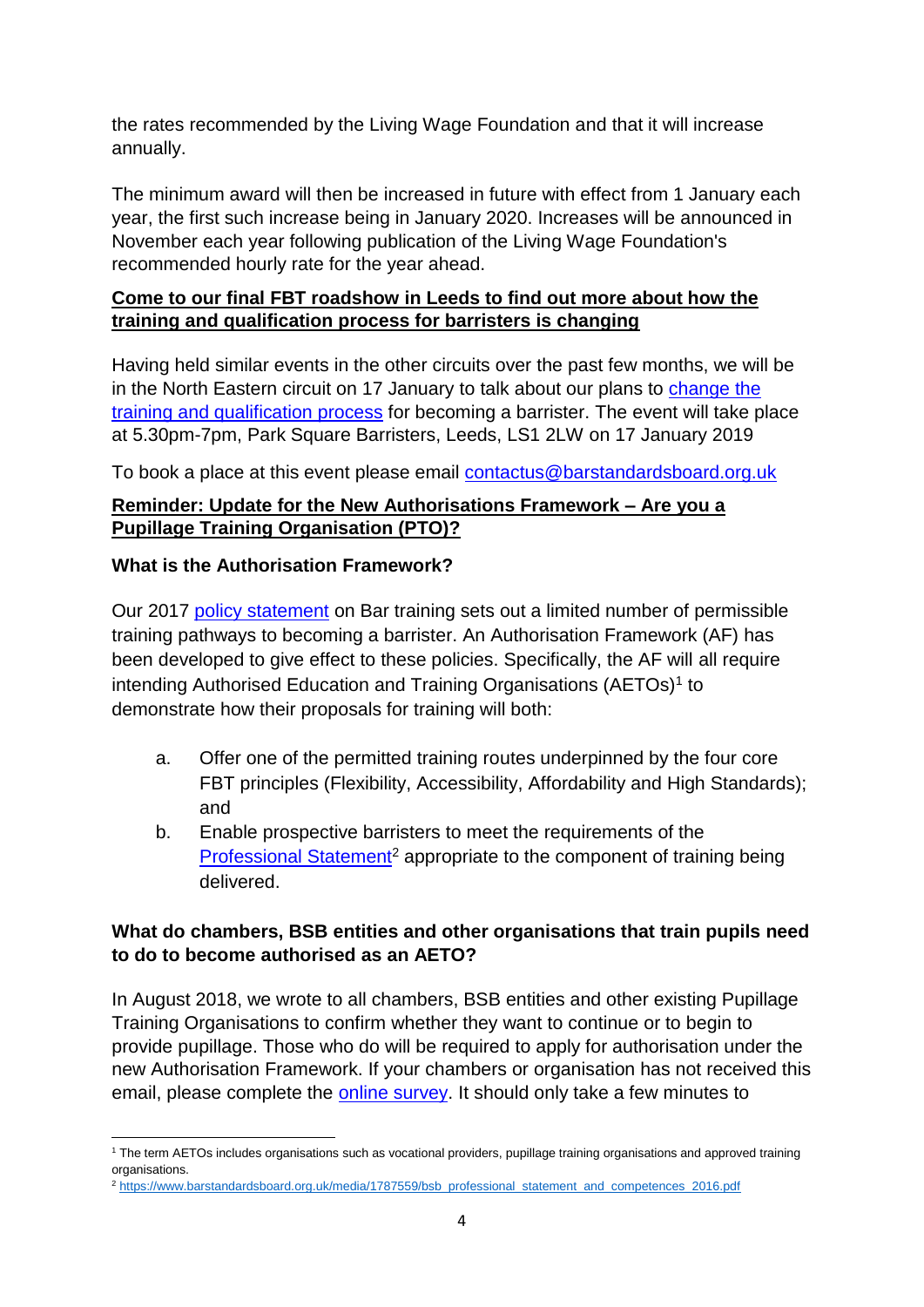complete. The deadline for return of the survey has been extended to the end of 2018.

The new authorisation process will take place during 2019. In our previous communication, we had said that we would contact you by the end of November 2018 with full details of how to apply for authorisation as an AETO. Due to the extension of the survey deadline, we are now intending to contact all prospective AETOs in early 2019.

If you already provide pupillage, you can continue to do so. This will not affect current pupils, nor your ability to advertise for new pupils at present.

#### **What will the application process involve?**

Becoming an AETO should be a straightforward process. It will require you to submit details of your pupillage training programme, setting out how you will ensure that those whom you train satisfy the Threshold Standard and Competences of the BSB's [Professional](https://www.barstandardsboard.org.uk/media/1787559/bsb_professional_statement_and_competences_2016.pdf) Statement, as well as details of how your training will meet the criteria of flexibility, accessibility, affordability and sustaining high standards. Guidance and support will be available to help you to provide us with the information that we will need to authorise your AETO.

We want to test the authorisation process with some willing volunteers to ensure that applying to be an AETO really is as simple as we intend, so your support would be very welcome with this. Please [contact](mailto:authorisations@BarStandardsBoard.org.uk) us if you are interested in helping.

#### **Will we have to renew our authorisation every year?**

No. This will be a one-off process. AETOs will have to notify the BSB of any material change in their pupillage arrangements. The focus will then be on supervision of pupillage, which will be risk-based and targeted only where it is necessary to ensure standards are being met.

If you have any questions about the questionnaire or about becoming an AETO, please get in touch with us via [authorisations@barstandardsboard.org.uk.](mailto:authorisations@barstandardsboard.org.uk)

#### **BSB seeks barrister and lay members for our new Independent Decision-Making Body**

We are seeking barrister and lay members for our new Independent Decision-Making Body. This is an exciting period of change for us and we would like to encourage a more diverse range of people to join us in moving forward.

We are creating a new non-executive body responsible for taking all our regulatory decisions that require independent input. The body, known as the Independent Decision-Making Body (IDB), will start operating in June 2019. It will consist of a pool of suitably qualified decision makers from which panels of lay and barrister members will be formed to take decisions on individual cases – panels of three will be used for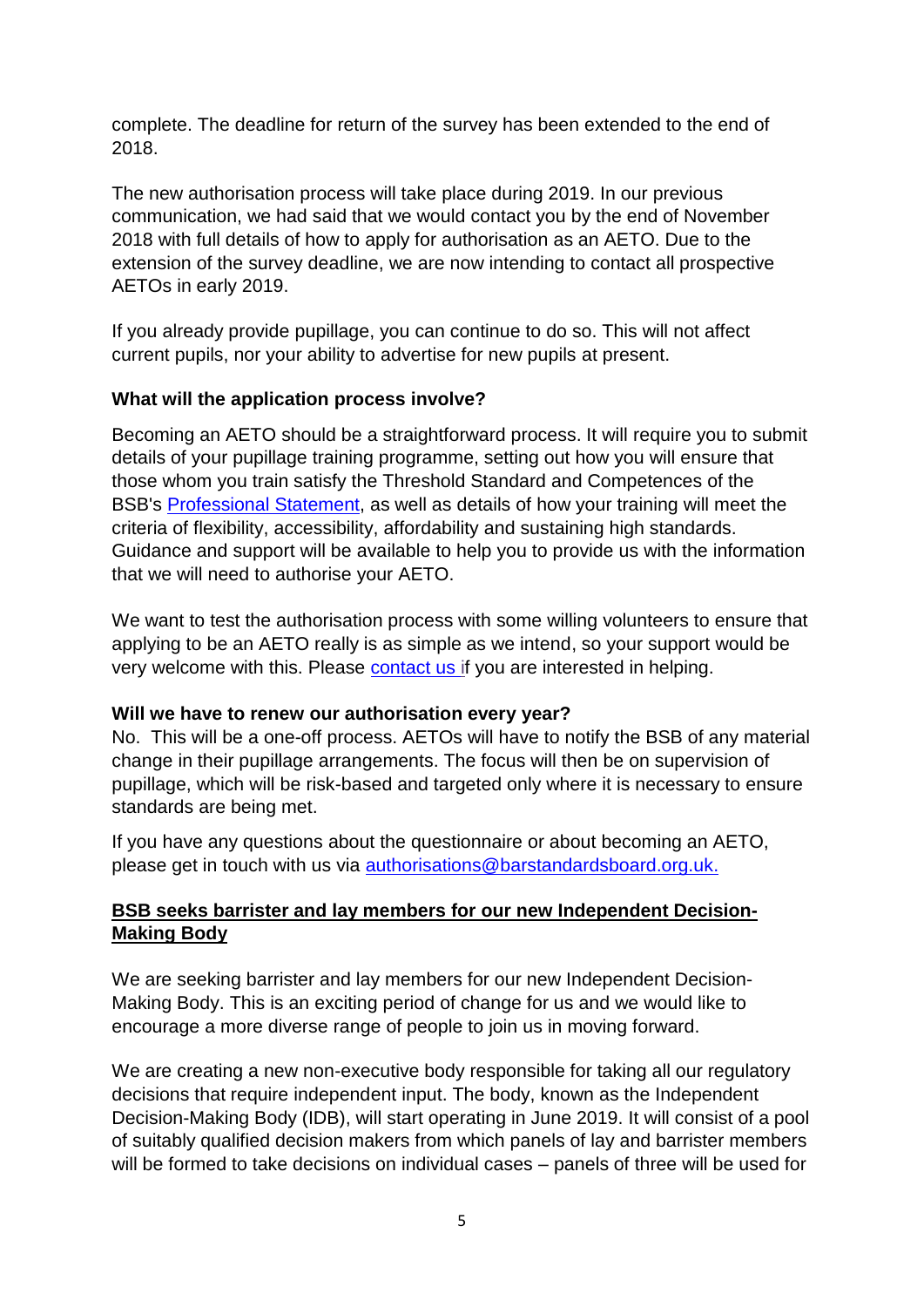authorisations and five for disciplinary cases. Most of the decisions for which the IDB will be responsible will be in relation to whether disciplinary action should be taken where breaches of the BSB Handbook may have occurred. However, the IDB will also be responsible for, amongst other things, taking decisions in relation to appeals against executive decisions not to grant waivers from the Handbook requirements or decisions not to authorise or license a body to provide legal services.

The work of an IDB member will include preparing for, chairing and/or attending Panel meetings, attending training sessions as required and ensuring that they stay up to date with issues related to the regulation of the Bar.

We are also recruiting to the position of Vice-Chair of the IDB. This position, in addition to the above functions, will be responsible, with the Chair of the IDB, for: providing the leadership of the IDB; assisting with carrying out the annual appraisals process of IDB members; providing feedback on panel member performance; and taking limited decisions outside panel meetings.

We welcome applications from barristers and lay people with experience across a range of areas, both executive and non-executive. Knowledge of higher legal education and/or qualification as a barrister are also sought.

Appointments will be for an initial period of up to three years, subject to a satisfactory appraisal on completion of 18 months' service. Candidates are invited to indicate which of the roles they are applying for in their covering letter, and to address the corresponding competencies contained in the application pack.

Remuneration for all members of the IDB is paid at a flat rate of £308 per day or £154 per half day (plus VAT, if relevant) – this covers both attendance at meetings and preparation time.

Meetings will be hosted from London, but we encourage applications from those located elsewhere in the country as facilities can be provided to attend IDB panel meetings remotely. However, all members will be expected, from time to time, to attend events in London for which reasonable expenses will be paid.

For more information and details on how to apply, please review the [welcome](https://www.barstandardsboard.org.uk/media/1962370/welcome_letter_idb_recruitment.doc) [letter,](https://www.barstandardsboard.org.uk/media/1962370/welcome_letter_idb_recruitment.doc) [information](https://www.barstandardsboard.org.uk/media/1962374/idb_information_pack_-_lay_and_barrister_members_-_november_2018_-_final.docx) pack, IDB [supporting](https://www.barstandardsboard.org.uk/media/1962378/idb_supporting_details_form_-_final.docx) details form, and equality and [diversity](https://www.barstandardsboard.org.uk/media/1962382/equality__diversity_monitoring_form_april_2017.docx) [monitoring](https://www.barstandardsboard.org.uk/media/1962382/equality__diversity_monitoring_form_april_2017.docx) form. Candidates should provide a covering letter outlining how they meet the competencies required for the position(s)s, together with a brief CV.

We welcome applications from all people who meet the role requirements regardless of background and particularly encourage those from groups that are currently underrepresented in our independent decision-making processes such as women, and members of the LGBT, disability and BAME communities.

If you have any queries, please contact Alex Williams, Operational Support Team Manager, or Sophie Maddison, Senior Supervision & Authorisations Officer in the first instance: [AWilliams@BarStandardsBoard.org.uk](mailto:AWilliams@BarStandardsBoard.org.uk) [SMaddison@BarStandardsBoard.org.uk](mailto:SMaddison@BarStandardsBoard.org.uk)